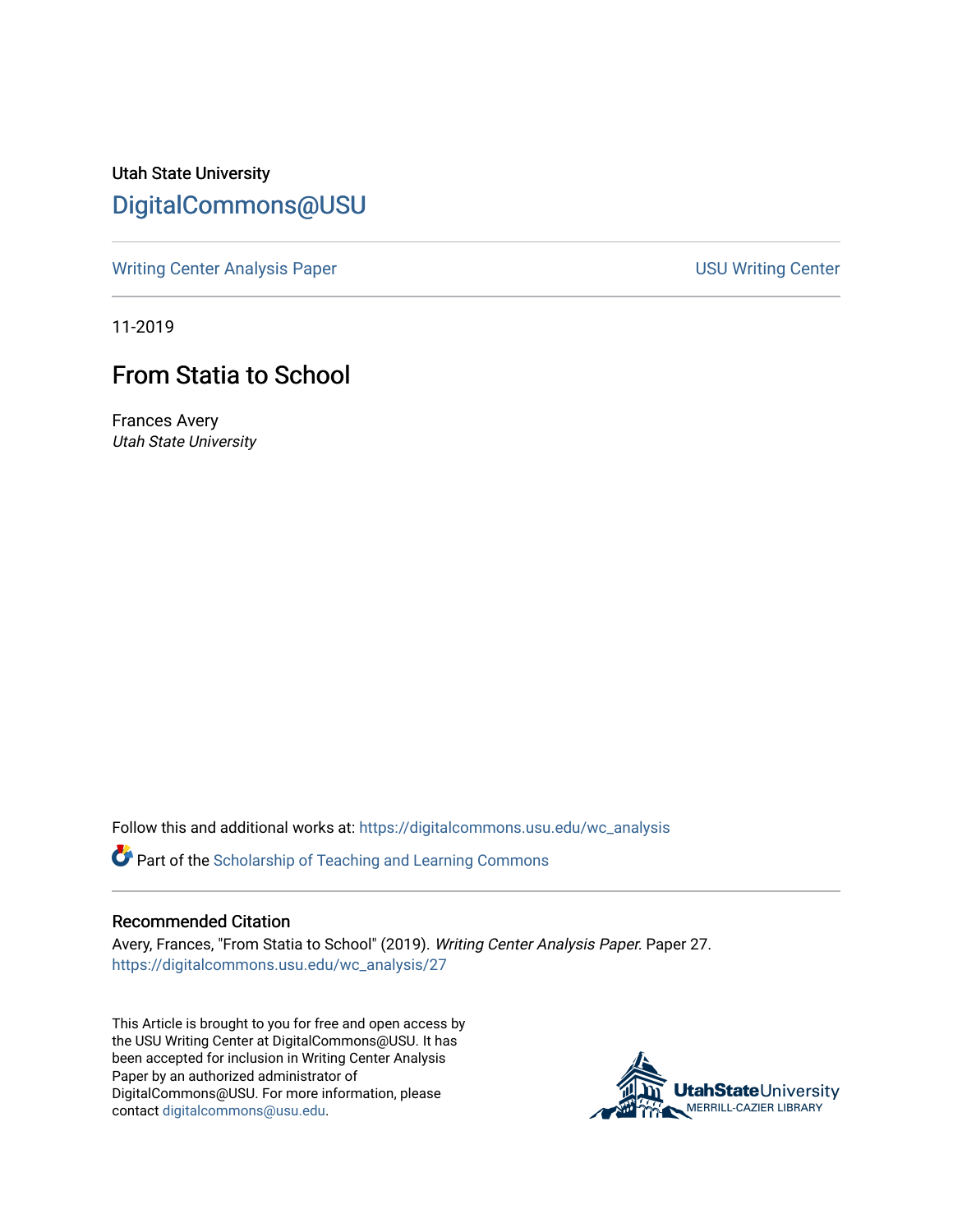Running Head: FROM STATIA TO SCHOOL

From Statia to School

Frances Avery

Utah State University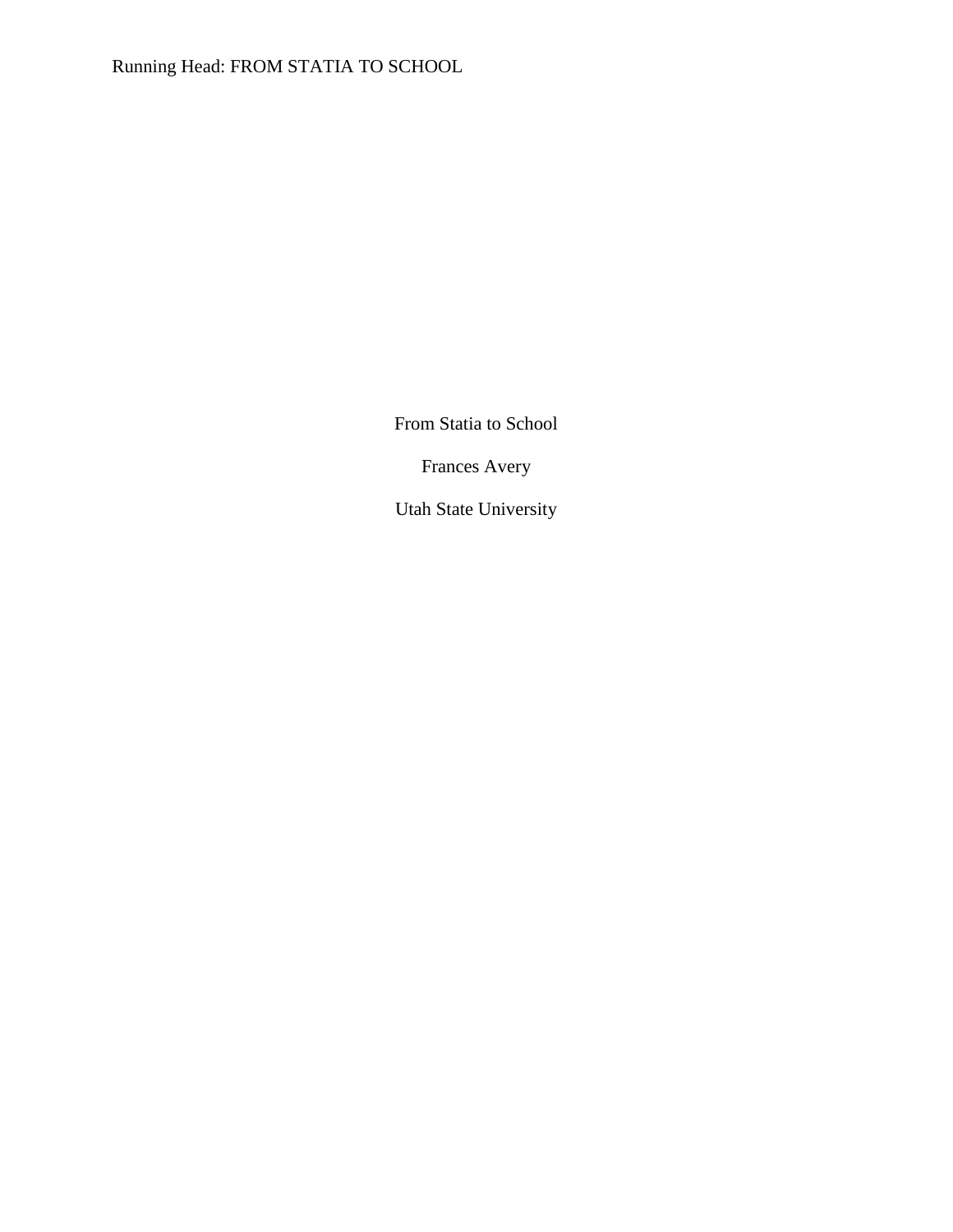## Abstract

This paper discusses how marginalized voices in the writing center and in the classroom can be heard. The atmosphere differences in the classroom and in the writing center contribute a great deal to the differences in communication that occur there. This paper does not define the term marginalization; basically, it refers to the exclusion that occurs because someone or a group of people are different than the people or group of people who are spear-heading the conversation. The paper begins with a personal story of marginalization and then moves into how marginalization takes places in academia. At the end of the paper, possible cures to marginalization are discussed. Those include: individuals speaking up and anonymous participation like surveys. Ultimately, marginalization is something that is nearly impossible to combat, but easy to accommodate and manipulate.

*Keywords:* marginalization, minorities, university, classroom, writing center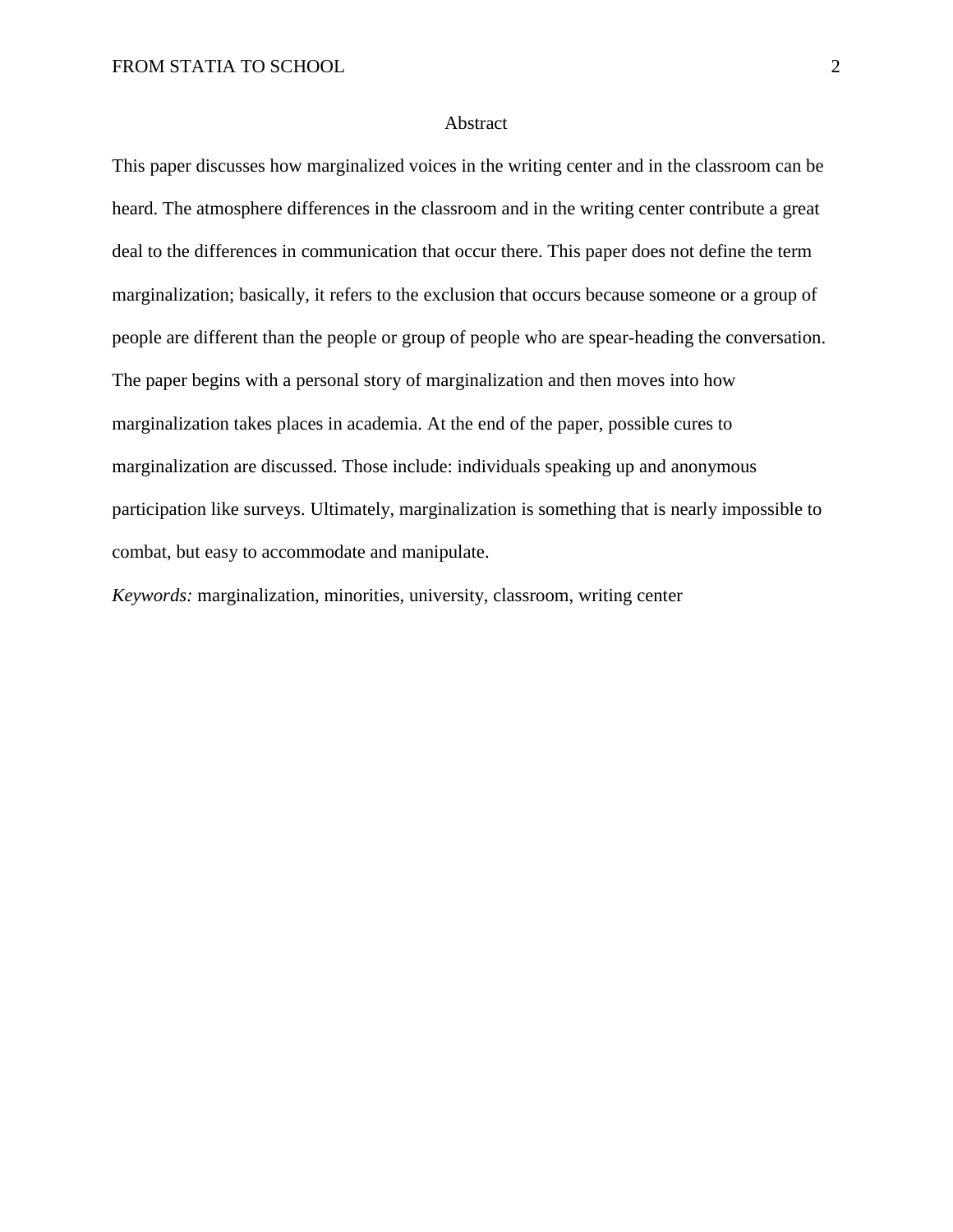## From Statia to School

When I lived on the tiny and inconsequential island of St. Eustatius, or Statia, in the West Indies, I stuck out like perfectly white egret bird standing on one leg in a murky African waterhole crowded with water buffalo eager to drink from, bathe in, and play around the water. I was a marginalized voice when I was too young to even understand the word "marginalized." Being a white American on an island of black Caribs was not as difficult as I anticipated it being. I was very stressed about making friends, attending school in a different language, how to do the homework, what would happen to my friends at home in Utah. But I simply assimilated into the Caribbean culture; I learned their mixed language, I dressed like them, I ate with them, I danced with them, I went to school with them, and I dated them. I soon forgot my friends in Utah, and I flourished where I was stuck. But I was still marginalized because of the color of my skin and my cultural heritage. At times, I did not understand the conversations, or I was left confused at the language. Nevertheless, I brushed it off and continued to befriend the people and tried to fit in.

Now, I'm at a university getting a master's degree and I don't stick out so much. I embody that culture. I am privileged, I speak like an academic, I write like an academic, I am in a position of power as a writing instructor, I am respected and taken seriously (for the most part). Even though these privileges are present, because I am white and I am female, I am marginalized. In my adult life, I haven't felt marginalized to a great deal but graduate school is a new beast and it has reared its ugly head and the feelings of marginalization are sometimes defeating. And I know I am not the only one. Even those who do not seem marginalized are marginalized.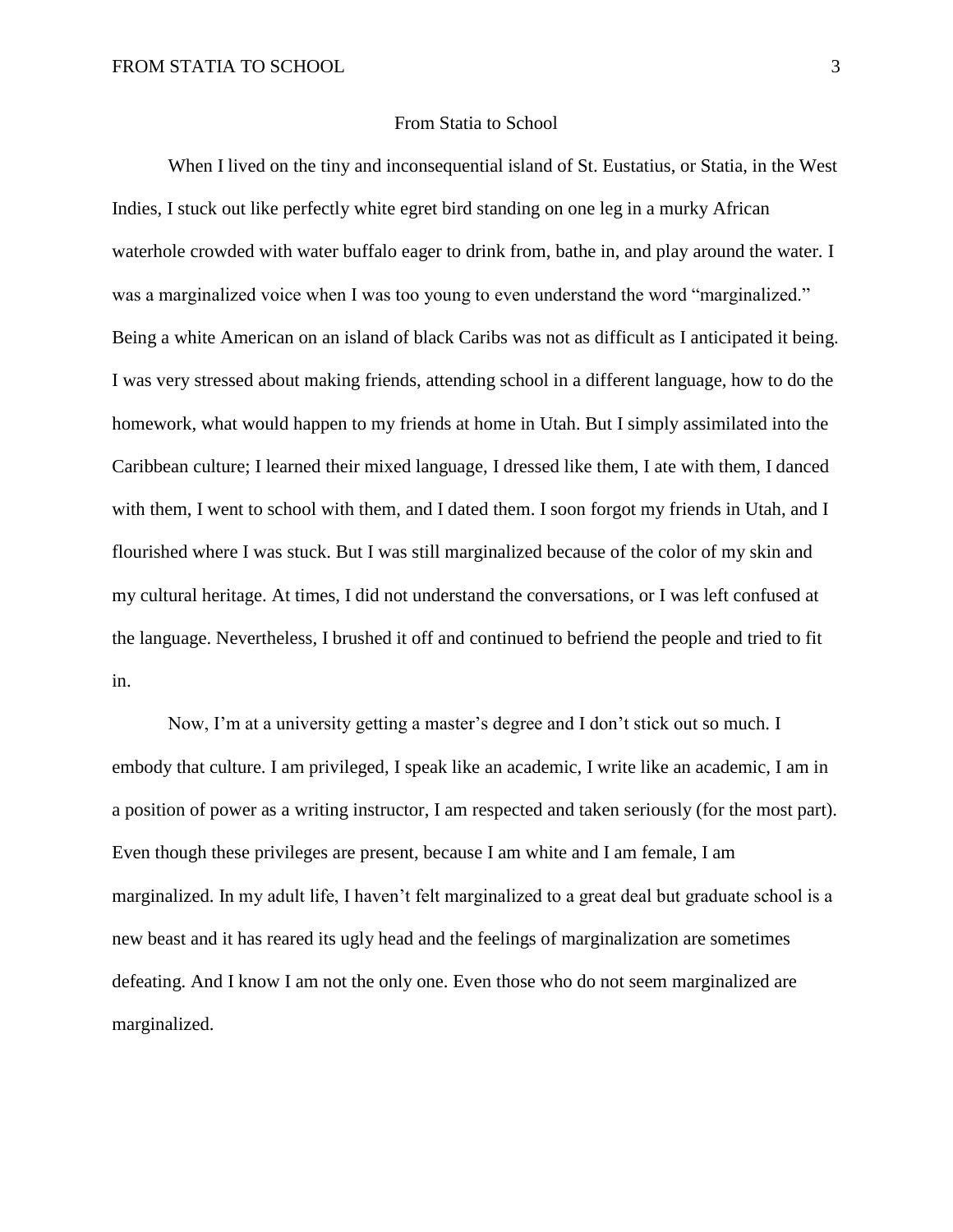During my first week in the graduate program, I called my father in tears and I explained that I was frustrated because I never got a chance to talk in my classes. I complained that the men were given priority over me when it came to making comments in class. I was beyond frustrated with this because I too wanted to share my two cents. My father told me something I'll never forget. He said, "The loud male PhD student in your grad seminar who name-drops and brings up fancy concepts without explaining them is not smarter than you." I took a deep breath, agreed with him, and we finished up our phone call. Those words have kept me from quitting nearly every single day.

Marginalization is an unfortunate reality that many people have to deal with. In the writing center and in the classroom, marginalization should be carefully avoided if possible. Of the ten students I have tutored in the writing center, all but two have been female. Of those females, four have been cultural minorities. Even in that small sample size, there are eight marginalized people. In my classroom, I have eight male students and fifteen female students. That's twice as many marginalized people as I've aided in the testing center. I have noticed in that in the writing center, there is a spot for those marginalized people and they are just as valued and appreciated as the unmarginalized people.

The writing center's feeling is palpably relaxed and fun while the classroom often feels tense and forced. As a graduate student, I split my time between the classroom as an instructor and as a tutor in the writing center. About three-quarters of the semester has gone by and I have observed the attitudes and I have felt the tension (or lack thereof) radiating off students both in the classroom and in one-on-one tutoring sessions. The differences are astounding. The students I aid in the writing center are much more relaxed than the students I teach in my 1010 class. They are also more forthcoming with comments, questions, and vocal participation.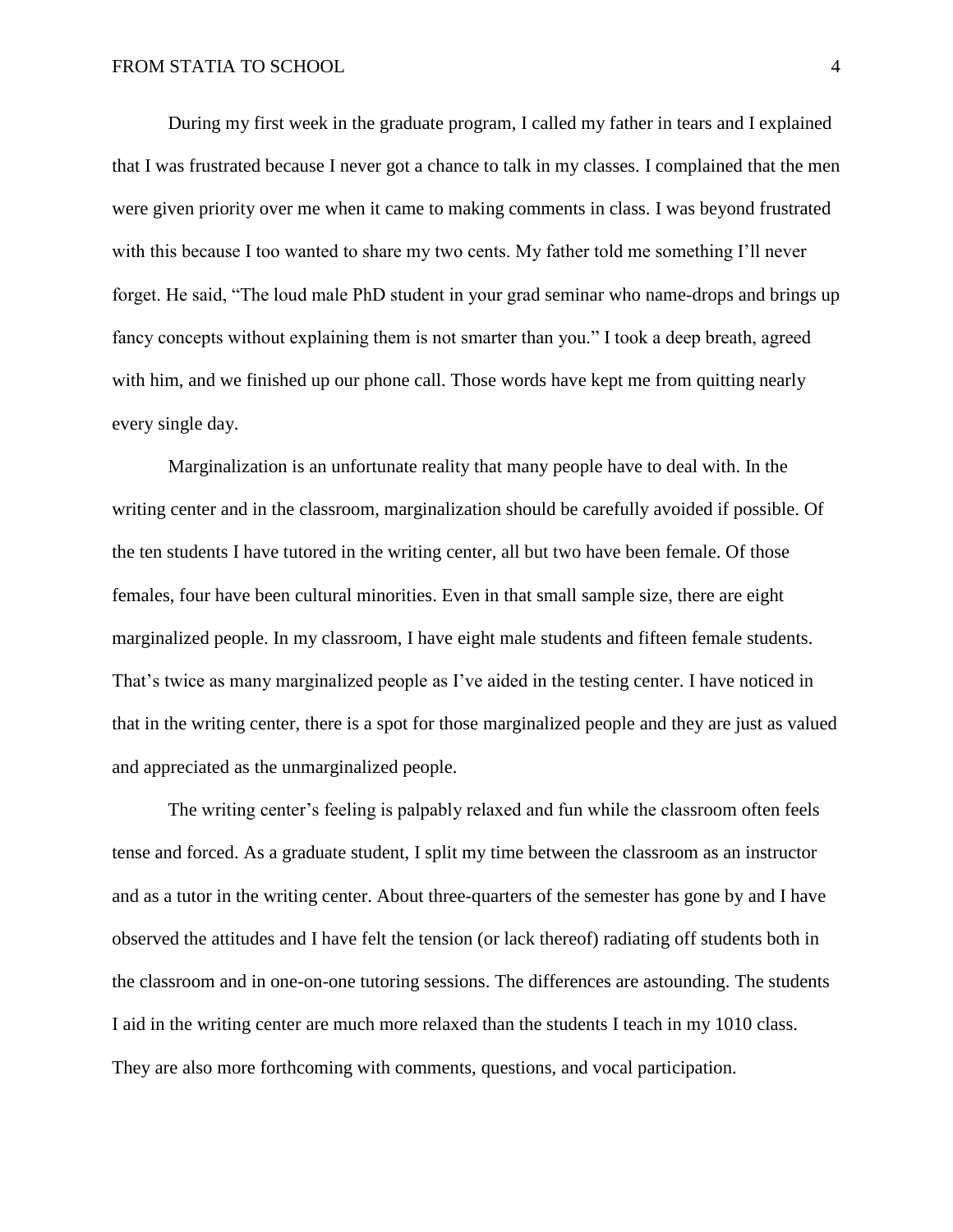The writing center is a place of inclusion. All who enter are welcome and appreciated. I have never seen anyone in there without a smile—students, tutors, and faculty alike. Whenever one of my fellow tutors walks in with a heavy burden, all of the tutors are out of their rooms and surrounding that person with love, encouragement, and care. I know that students feel that inclusion and love when they enter the writing center as well. The one-on-one arrangement of the writing center makes it very easy to have conversations that flow, dialogue that is productive, and occasionally tutors and their students become friends, even if it is just for twenty-five minutes. Voices are not marginalized in the writing center because there is not enough time or space for them to be marginalized.

On the other hand, in the classroom there is a great deal of tension. Students feel pressured by the instructor; they may feel awkward, tired, confused, and sometimes lost. These feelings cause self-marginalization. Because the students are not feeling 100% themselves, they shut down and very quickly become non-participatory. I have noticed that the classroom is a place where a lot of judgement, both good and bad, takes place. In my classroom, I do my best to curb any judgement I might have and leave it alone. It does no one any good to act upon harsh judgements. But my students are less thoughtful about it. They will outright say things that are not kind or not inclusive or not productive to the ongoing conversation. When I was an undergraduate student, I always felt like my comments weren't taken seriously or they weren't as thought-out as the comments of my male counterparts. I always felt left out of the conversation because I was female. Even the classroom conversations that discussed feminism and femininity left me feeling like an outsider. Thus, it could be that the females in my class don't share or speak up because they feel like the men will fight against everything they say and that will